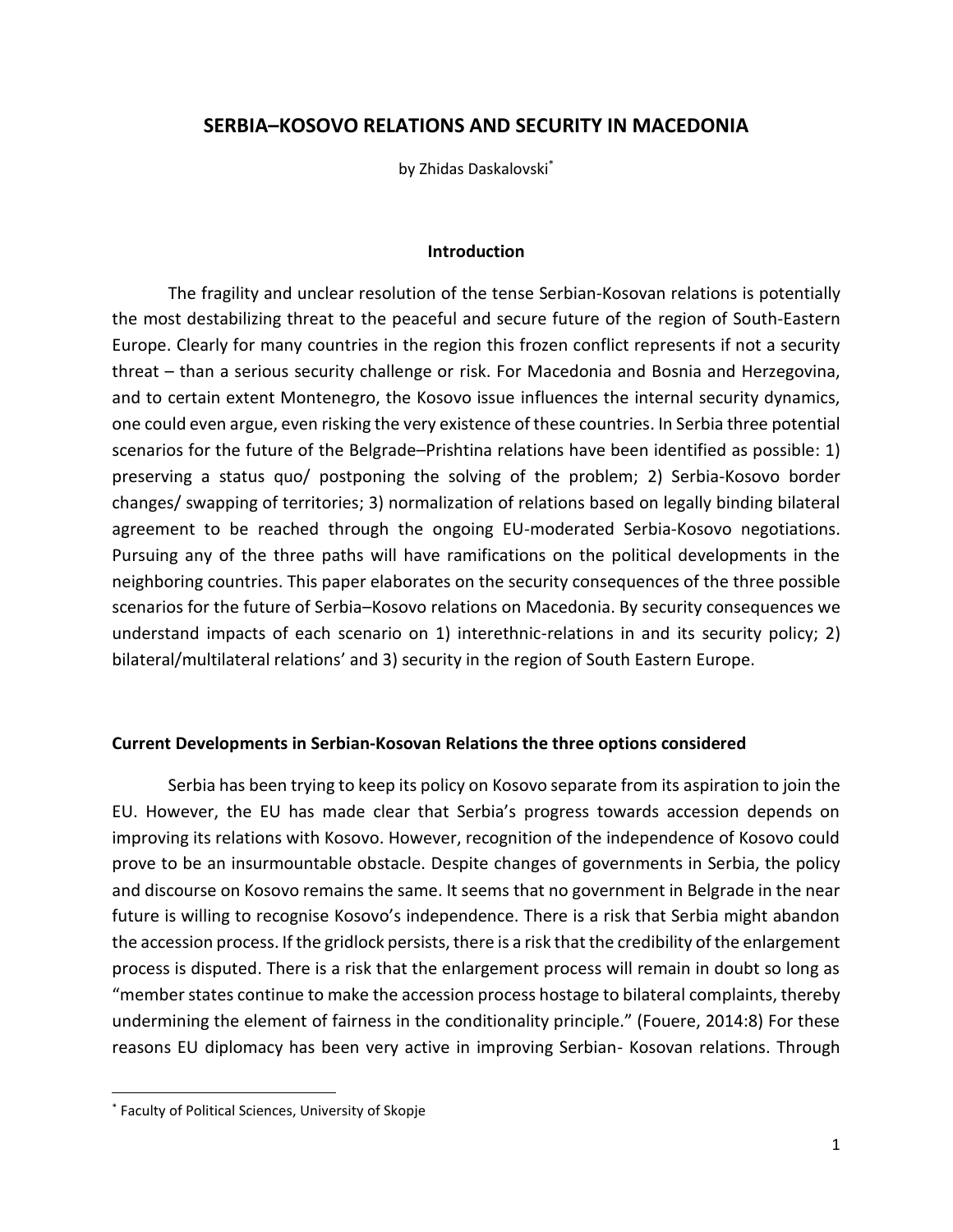diplomatic efforts, the EU has made headway in mediating the normalisation of relations between Belgrade and Prishtina, including the signature of the Brussels Agreement in April 2013. Small progress has been made since. President Aleksandar Vučić has in 2018 attempted to offer a new possibility for a final agreement between Belgrade and Pristina that would open the way for Serbia's accession to the EU.

There is no clear indication which exact areas would be covered by the border changes and which demarcation lines the new borders would follow. How the borders will be demarcated, who will decide on the demarcation, and whether any international bodies or experts would be called to participate in this demarcation project is still unclear. The assumption is that the arrangement proposed by Vucic and President Hashim Thaçi would have all or part of north Kosovo 'given' to Serbia, in exchange for all or part of Serbia's remaining Albanian-majority lands, which are contiguous to Kosovo in the Preshevo valley. The presumed exchange on Kosovo revolves around three municipalities in South Serbia (Presevo, Bujanovac, and Medveda) with significant Albanian share of the local population and three or four Serb-dominated municipalities in Kosovo's north that are contiguous with Serbia (Lipjan, Leposavic, Zubin Potok, and parts of Mitrovica.) In parallel, Serbia would accept Kosovo's independence and open to it the path to full international recognition.

Both countries aspire EU membership, but neither is likely to accede unless Serbia and Kosovo normalize relations. The EU could only admit a state which is recognized by all of its Member States; and Kosovo is not recognized by five EU Member States, Slovakia, Greece, Cyprus, Romania and Spain, primarily because Serbia does not recognize it. If Serbia were to recognize Kosovo, these five states are most likely to follow suit. Negotiations are happening under the mediation of the EU foreign policy chief Federica Mogherini. This land swap would result in fewer Serbs living in Kosovo and fewer Albanians in Serbia. Both countries would become more "ethnically pure".

The reaction of the international community has been mixed. On the one hand," John Bolton, U.S. national security advisor, in August 2018, commented that "we don't exclude territorial adjustments. … we think they've got to solve it for themselves." On the other hand, speaking of talks on territorial swaps between Serbia and Kosovo, Angela Merkel stated that "the territorial integrity of the states of the Western Balkans has been established and is inviolable." Similarly, Michael Roth, Germany's minister of state for Europe, warned of opening a "Pandora's box," while Sabine Stoehr, the head of the western Balkan division in the Federal Foreign Office in Berlin, said at the 2018 Belgrade Security Forum in that "we are really and seriously concerned how the aim of the dialog has been framed, that territory is the only solution to anything, we do not believe that this will lead to a sustainable solution. Focusing on territory will lead the dialog to a deadlock."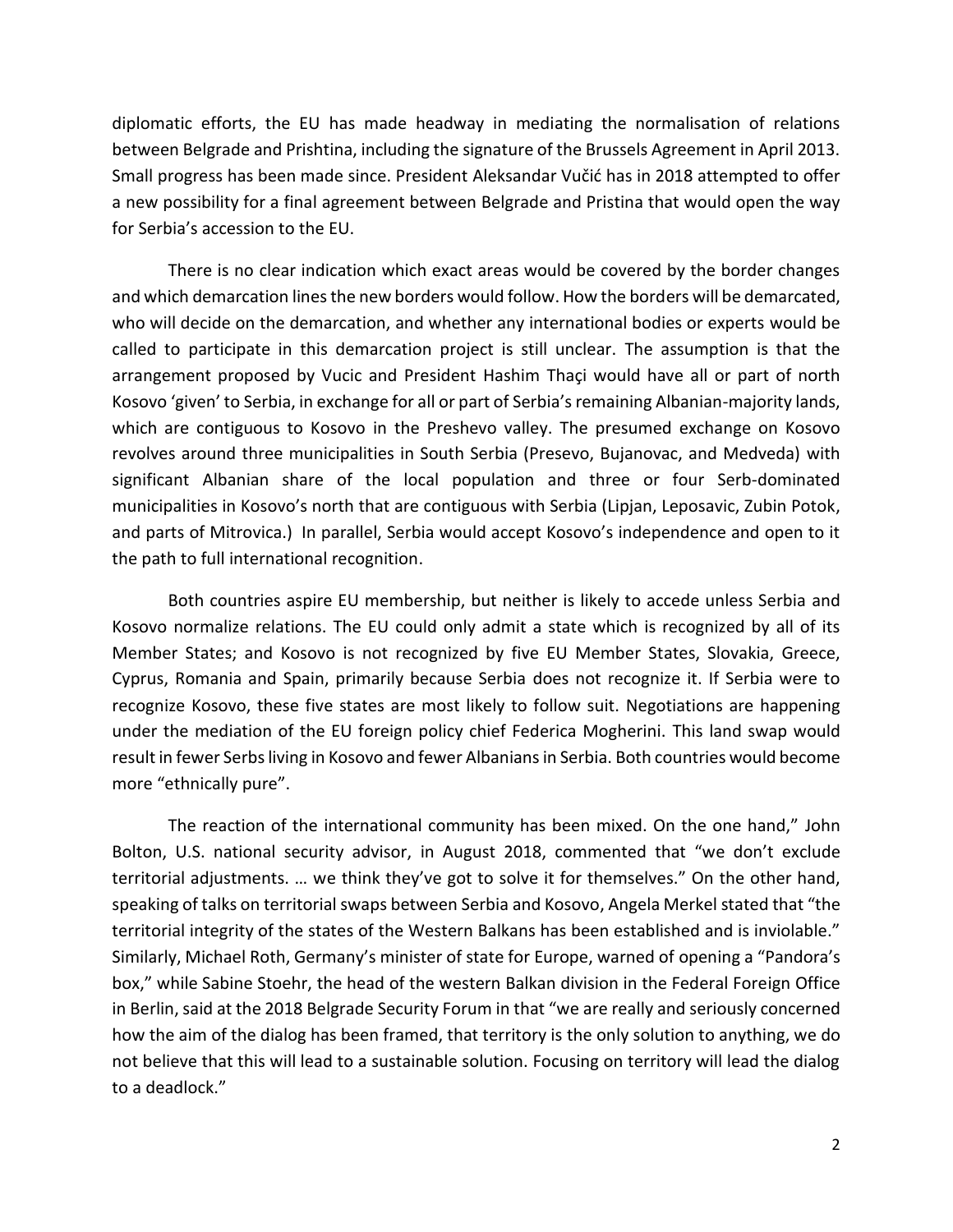Some political commentators and international figures have supported the potential territorial exchange. Charles Kupchan, former adviser to Barack Obama and now a professor at Georgetown University, has described the tentative plan as "peaceful ethnic cleansing". Supportive of the land-swap idea, he believes "pragmatism needs to trump principle". (New York Times 2018) Commenting for Politico, Marko Prelec, professor at Central European University, stated that there is "no solution to the Kosovo conundrum without an agreement both sides genuinely support, and a land swap is the key to such a deal."(Politico 2018) Wolfgang Petritsch, the EU's main negotiator at the Kosovo peace talks, also backed the idea of Serbian-Kosovan territorial swap. (N1 2018) The editorial board of *The Financial Times* cautiously supported the proposed agreement claiming that once in place "moving both countries towards EU membership would strengthen democratic and economic reforms, and send a broader signal that the integration of the Balkans into Euro-Atlantic institutions, however slow, continues." (2018)

On the other hand, there were many influential voices against the proposed border changes. Edward Joseph commented in *Foreign Policy* that "there can be no deal on swapping Kosovo territory until negotiations on the Dayton Agreement Constitution for Bosnia are reopened and concluded" and that the West "cannot afford to allow a reckless deal on Kosovo to destabilize the country that saw the bloodiest fighting." (2018) Tim Judah, explains in *The Economist* that "if Kosovo and Serbia begin serious talks about a redrawing of their borders, the impact on Balkan communities apart from those in the affected parts of Kosovo and Serbia could be profound." (2018) Peddy Ashdown and fellow former EU high representatives Carl Bildt and Christian Schwarz-Schilling issued an open letter urging Federica Mogherini not to support a land swap. If you want to "go around creating mono-ethnic pockets in the Balkans, then you really have to redraw a lot of borders, and eventually [you] end up with ethnically pure states." (Radio Free Europe 2018) Carl Bildt warned that "playing with borders and divisions in the Balkans was dangerous in the early 1990s, and remains so now," (The Washington Post 2018b)

Having discussed the positive and negative options regarding the possible border changes let us now turn to the other two options for the Belgrade- Prishtina relations. Preserving a status quo/ postponing the solving of the problem has an obvious positive element in allowing the two sides to work on democratization of both countries before some kind of a deal is made. On the other hand, the prolongation of the unsolved status of Kosovo will inevitably lead to frustrations among the elites of both countries and could negatively affect the situation in the Northern part of Kosovo. As EU has conditioned the resolution of the Kosovo question to the progress in the accession process of both countries the postponement might not result in the intended moderation of the elites in Belgrade and Prishtina but to their radicalization. The North of Kosovo is a region that anticipates obtaining some kind of territorial autonomy as envisioned by the so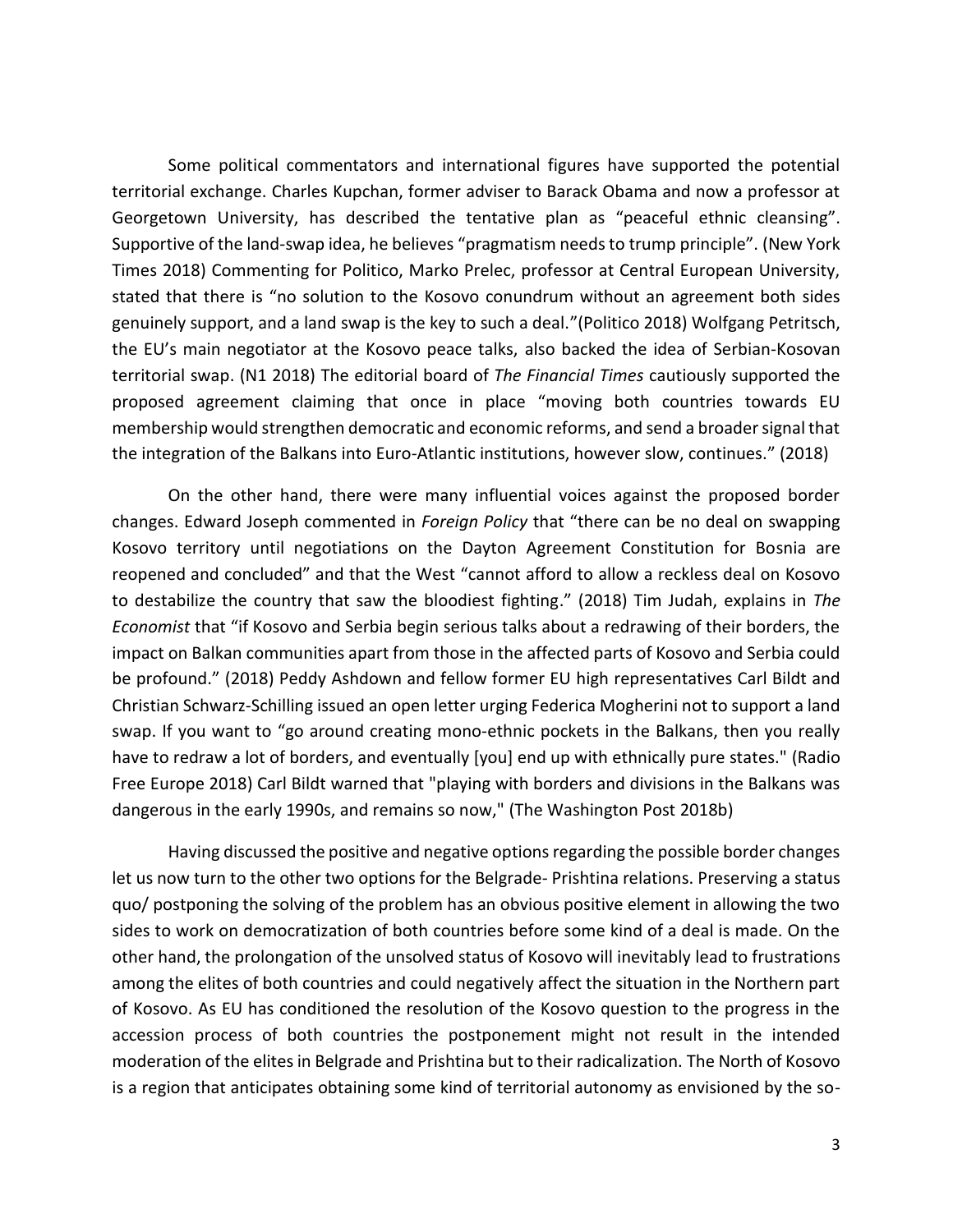called Brussels agreement. Elites in Prishtina, on the other hand, see this territory as being not fully under their control and might want to achieve this by force at some point of time. Prolongation of the solving of the problem raises the possibility of a conflict in Mitrovica and the surrounding area.

The third possible solution to the problem between these two countries, normalization of relations based on legally binding bilateral agreement to be reached through the ongoing EUmoderated Serbia-Kosovo negotiations is a very good and positive idea. It would clear the way for progress of both countries in the EU accession process and would contribute to the stabilization of the interethnic relations in Macedonia and Bosnia and Herzegovina. Depending on the content of the agreement it might be sufficient to establish Kosovo as an internationally recognized state in the UN and to allow Serbia to accede to the EU as quick as possible, with guarantees about the status of the Serbs in North Kosovo. The negative of reaching a legally binding bilateral agreement between Belgrade and Prishtina is that it might be perceived аs treasonous by right wingers in both countries. For Serbs, the possibility of international recognition of Kosovo is very difficult to accept in any form. Even if the legally binding bilateral agreement does not allow for UN admittance and would leave the international recognition of Kosovo dependent on the skills of the Prishtina diplomacy, putting on paper a treaty that acknowledges the legal existence of the southern neighbor is very difficult for Serbs to accept. The price the Kosovo Albanians would most likely pay for reaching such an agreement would be that the North of the country is given autonomy as prescribed with the Brussels agreement. This might be a cost that Kosovo Albanians are not willing to pay or would be ready to vehemently protest.

#### **The Complexness of Macedonia- current developments**

The regime change in Macedonia occurred in 2017 following the parliamentary elections in 2016 which saw the then ruling conservative party VMRO-DPMNE lose seats in the Parliament at the expense of the social democrats, SDSM. The underlying story behind the improved result of SDSM that contributed to it being able to make a coalition government in 2017 was the reaching out to ethnic Albanian votes, a first significant success of a non-Macedonian Albanian party to get such votes in the country since independence. To do so SDSM in its electoral platform incorporated and improved the Albanian national agenda in Macedonia. Prime Minister Zoran Zaev at the elections in 2016 offered redefinition of the interethnic relations in Macedonia stipulated by the Ohrid Framework Agreement from 2001.

At the elections, SDSM had the campaign called "Plan for Life in Macedonia". The general promises made by Zaev were higher wages, democratization, decent job, and justice for all.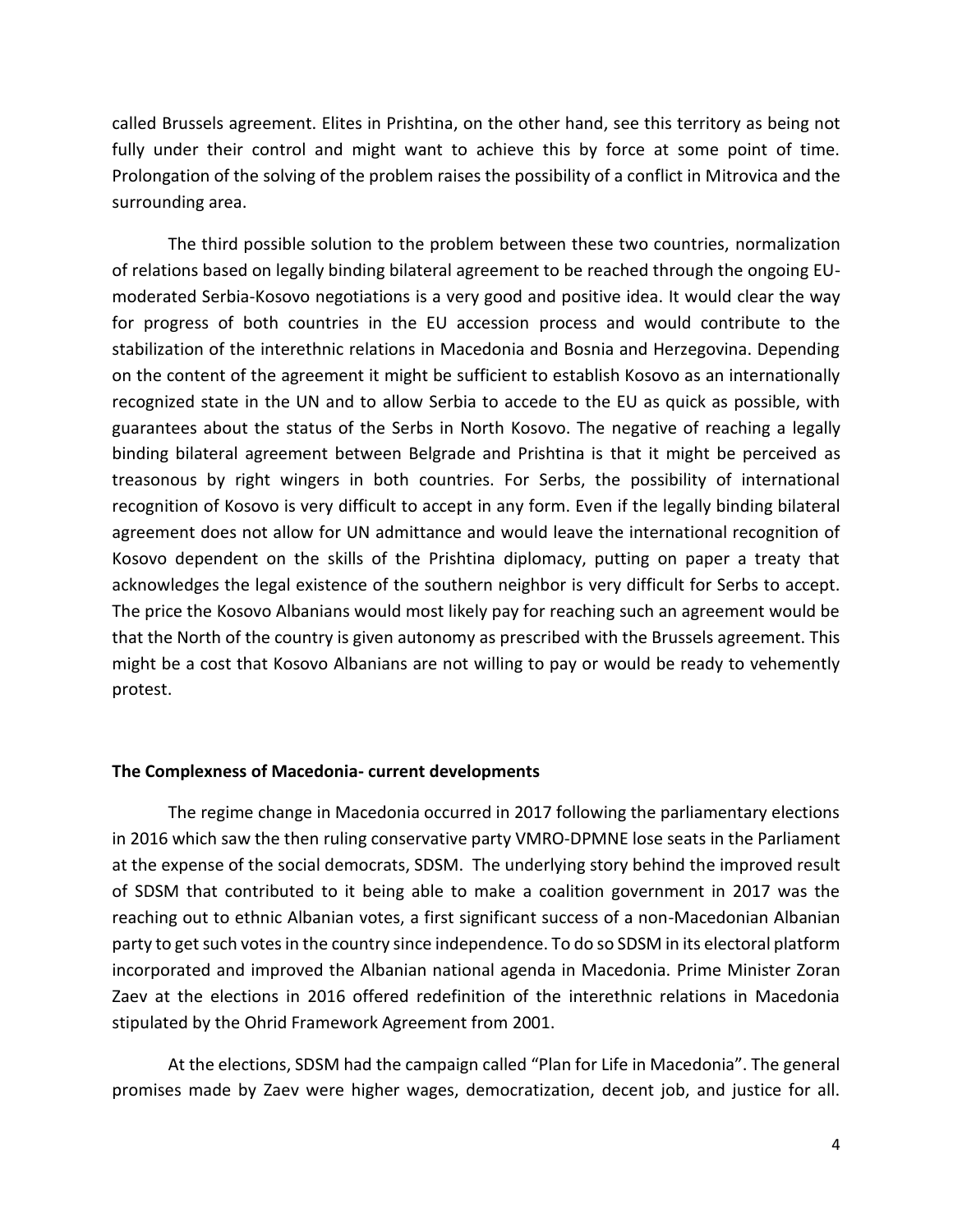However, SDSM had special campaign for attracting "Albanian" voters, a promise to change the balance of power and the rights of ethnic Albanians agreed in Ohrid. Quite a few Albanians in Macedonia believed this electoral pledge as SDSM won 38,162 Albanian votes from the total of 435,079. (CRPM Study 2017) These 8.8% of the total number of votes were a significant factor for winning MP seats and forming the new Government afterwards. However, SDSM disturbed the plans of the ethnic Albanian parties. They reacted with radicalization, or ethnic outbidding. The ethnic outbidding in the political sciences is analyzed as a term when ethnic parties adopt radical strategies aimed to maximize the support from the voters from a particular ethnic group to represent themselves as the real fighters for the *cause* and weaken the legitimacy, delegitimize the political rivals representing that community. (Gormley-Heenan, MacGinty, 2008:44)

The theory of ethnic outbidding emphasizes that it leads to extreme competition, offering more radical options for the public policies that lead to the danger of destroying the political system itself. Ethnic outbidding happens when the politicians compete to get the support of a certain ethnic community and make requirements in favor of that community over the others. It is a process when within an ethnic community the political competition comes down to proving which party is a bigger defender of the community's interests.(Coakley 2008) Whatever the policy or circumstances leading to ethnic outbidding, it makes ethnic negotiations almost impossible, since even the moderate ethnic elites are being radicalized, and the public discourse follows their actions. The ethnic outbidding in the divided societies can have serious political consequences, and can even lead to conflicts and eventually war.

As Gunter and Diamond say, "the electoral logic of the ethnic parties is to mobilize the base with polarized statements, by pointing out the opportunities that community should use, by threats…ethnic exclusivity of their political messages and their polarization effect have disintegrative effect and division of the society."(2001:23-4) Other renowned political scientists, such as Samuel Huntington, think that ethnic parties are dangerous to the democratization of a country. He even points out that many countries from the so-called "Third World" did not manage to sustain the democracy due to the strong influence of the ethnic parties. (1991) One of the major experts on minorities and conflicts, Ted Gurr, goes as far as saying that almost all cases of civil wars in the last years were result of overtaking the government by ethnic parties and promoting their exclusivist political agenda.

Where is the ethnic outbidding in the Macedonian context? After the elections in 2016, DUI, Alliance for Albanians and BESA negotiated a new political agenda in Tirana, a political platform that seeks to extend the agreed reforms in Ohrid in 2001. It was announced on 6 January, 2017, as the so-called "Tirana Platform", requiring realization of goals, "in the future government mandate and/or in each future mandate," to increase the power of the Albanian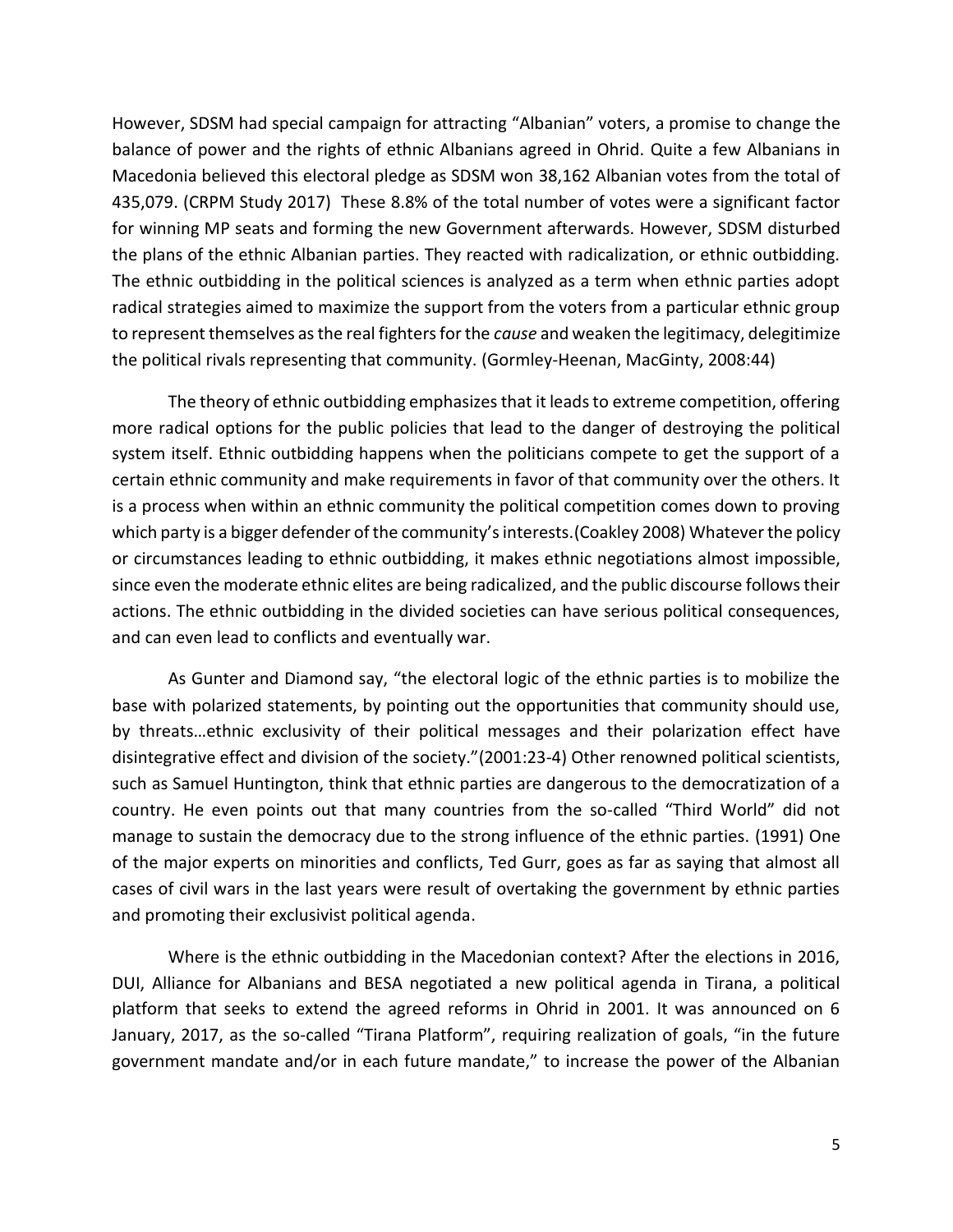political entities in the country. It de facto aims to changes in the Ohrid Framework Agreement from 2001 and redefine the Republic of Macedonia as a non-territorial federation.

The platform also foresees promotion of the Albanians' status, among else through realization of the right of "equitable implementation of the multiethnic principle in the Constitution of Macedonia, where the Albanians are [to be] considered as state-building nation…", achieving complete language equity, use of the Albanian language at all levels of governance and guarantee that it will be applied as a fundamental and constitutional right. It is foreseen that the Constitution should define the "Macedonian language and its Cyrillic alphabet and the Albanian language and its alphabet as official languages in the Republic of Macedonia", to open a comprehensive debate about the flag, anthem and coat of arms "in order the state symbols to reflect the societal multiethnicity and ethnic equity." Within the ideas of reaching economic equity and social welfare, especially through equal regional development, the Platform demands to "create one Ministry of Political System and Inter-Ethnic Relations, as an authorized institution for recognizing the rights of the communities and stimulation of economic and social development in the underdeveloped areas", "realization of equity in the security forces, the army, the prosecutors and the courts", "taking affirmative measures to provide financing for the Albanian cultural institutions at central and local level", as well as "realization of equity at all levels of central government and public services or stakeholders entities." In the foreign affairs it requires inclusion of "Albanians in the working group for direct negotiations with Greece and Bulgaria", "collaboration with Kosovo and Albania for integrated board management", as well as "opening new border crossings." Besides the other requirements at a lower symbolic level, it insists on adopting the "Resolution of the Republic of Macedonia condemning the genocide over the Albanian people in Macedonia in the period from 1912-1956."

After the platform was published, VMRO-DPMNE did not manage to make a coalition Government with DUI, it was SDSM who did it, bringing also along the Alliance for Albanians. On the other hand, as a consequence of the radicalization in the requirements from the Albanian political parties, a new Macedonian protest movement involving also the other minor ethnical communities was formed. It was led by artists, such as Boris Damovski, Bogdan Ilievski, and Igor Durlovski, united under the motto of "For United Macedonia" aiming to stop the implementation of the Tirana platform, asking the President of the Republic not to give the mandate to SDSM and legalize the coalition. The three-month protests' culminated on 27<sup>th</sup> April when in the Parliament, the parliamentary groups of SDSM, DUI and Alliance for Albanians irregularly elected the President of the Parliament. A group of protestors entered the Parliament and occupied the assembly hall and Press Centre, and some attacked MPs from SDSM and Alliance for Albanians, including their leaders Zaev and Sela. Macedonia was very close to the worst scenario of people being killed victims and even a civil war starting. Despite improving Macedonian- Albanian relations remain tense regarding specific policy issues such as the Law on Languages which is to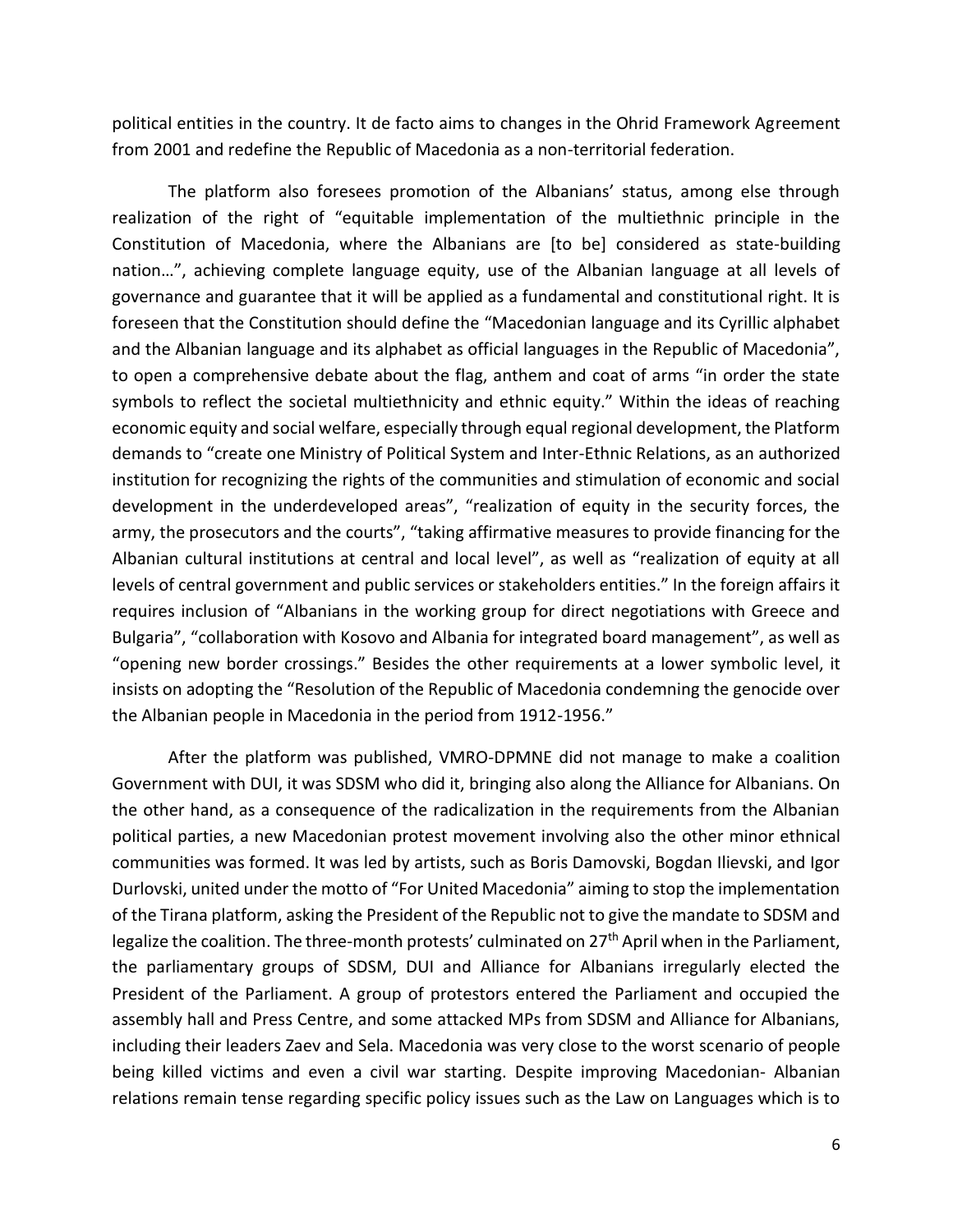regulate the usage of Albanian in public institutions on the whole territory of the country not just in areas where they live in significant numbers.

# **Security consequences of the three possible scenarios for the future of Serbia-Kosovo relations on Macedonia**

Here we discuss the impacts of each scenario on 1) interethnic-relations in and its security policy; 2) bilateral/multilateral relations; and 3) security in the region of South Eastern Europe. In case of an agreement including border changes between Serbia and Kosovo the interethnic relations in Macedonia and its security policy would be very negatively affected. Opening the Pandora box of border corrections would be dangerous for the whole region and in particular for Macedonia. Albanians in Macedonia already push for the implementation of the Tirana Platform which de facto seeks to establish a bi-national state. The bilateral relations of Macedonia and Serbia in case of an agreement including border changes might improve. The normalization of relations of Belgrade and Prishtina would mean Skopje would not need to take sides in international and multilateral fora. On the other hand, the relations with Prishtina might decline if there would be restlessness of Albanians in Macedonia concerning their status and the potential for border changes that would let them join their co-ethnics from Kosovo. The security in the region of South Eastern Europe after an agreement including border changes between Serbia and Kosovo would not only endanger Macedonia, but also Bosnia and Herzegovina, and potentially Montenegro.

In case of preserving a status quo/ postponing the solving of the problem between Serbia and Kosovo there would not be significant effect interethnic-relations in Macedonia and its security policy. The processes described around the ethnic outbidding and the Tirana Platform are serious and require delicate approach by Macedonian policy makers. The effects on bilateral/multilateral relations will also be minimal as Macedonian governments will continue to try to balance their relations with Serbia and Kosovo, also taking into account the position of Skopje's allies in Brussels and Washington D.C. Finally, in case of preserving a status quo/ postponing the solving of the problem between Serbia and Kosovo, the security in the region of South Eastern Europe will not be affected negatively. Considering that Macedonia is to join NATO in 2019 or early 2020, the security in the region will improve, and keeping the status quo might be beneficial to it.

Normalization of relations between Prishtina and Belgrade based on legally binding bilateral agreement to be reached through the ongoing EU-moderated Serbia-Kosovo negotiations would have a positive effect on interethnic-relations in Macedonia and its security policy. Such an agreement together with Skopje's accession to NATO would significantly increase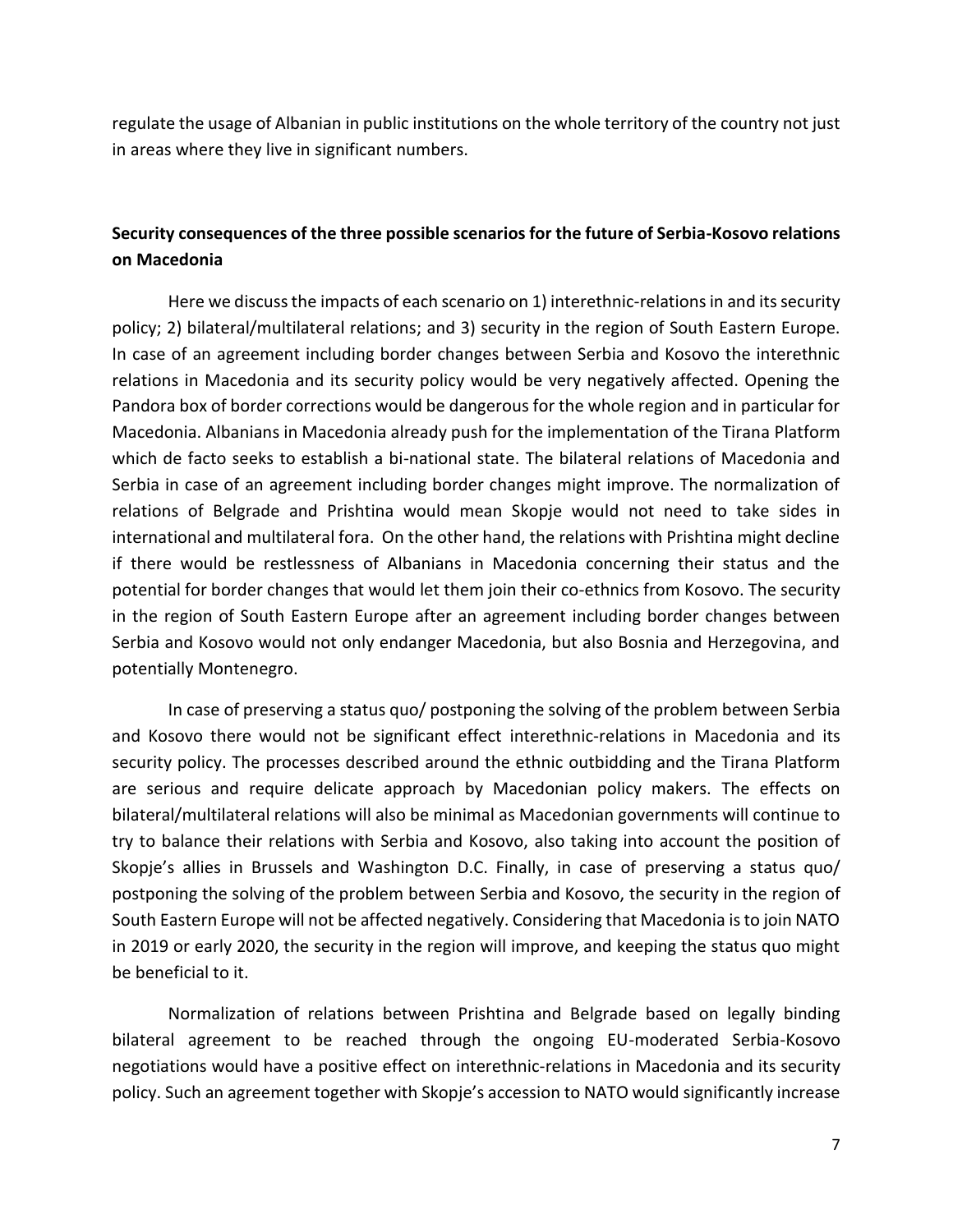the power of forces for institutional solutions to Macedonian interethnic problems and would firmly anchor the unity of the country. A potential bilateral agreement would improve the bilateral relations of Macedonia with both Kosovo and Serbia, while relaxing the position of the country vis-à-vis its northern neighbors in multilateral for a. Finally, legally binding bilateral agreement would positively influence the security of the region and prevent negative developments in Bosnia and Herzegovina.

### **Conclusion**

The paper explains that while preserving the status quo entails a number of challenges it is very dangerous for the region and Macedonia if the proposed territorial swap between Kosovo and Serbia takes place. If Belgrade and Pristina exchange territory, this would open a "Pandora's box" in the Balkans, with ethnically divided Bosnia-Herzegovina and Macedonia potential flash points. As Edward Joseph argues, Albanians of Macedonia are intimately connected to their kin in Kosovo, and "no matter the pledges by Albanian leaders in Macedonia to remain in the country, the logic of secession will return, particularly once the new, ethnically homogenous Kosovo joins up with Albania." (2018) As Gordy writes "there are almost certainly other solutions to the dispute between Belgrade and Pristina, involving elements that have not entered the discussion very much to date: securing the well-being of citizens, enhancing security and freedom, and building relations of trust between and within communities." (2018)

A counter strategy is to achieve justice in multiethnic states such as Kosovo. Trust and security, well-being of all citizens no matter their ethnic background is the concept of ethnocultural justice which is needed in Kosovo and Macedonia for the two countries to progress and stabilize. Improving minority rights for Serbs in Kosovo and Albanians in Macedonia is crucial here. Specific policy issues such as the Law on Languages in Macedonia and the Law on Association of Communities in Northern Kosovo should be carefully discussed and implemented with the help of EU officials within the enlargement process. These and other possible contentious issues should not be treated as zero- sum games but as win- win possibilities for gaining trust and cooperation in the future.

Having in mind that the rationale behind the idea of a territorial swap for President Vucic is the fact that it is very unlikely that the EU will have Serbia as a member if it does not establish good neighbourly relations with an independent Kosovo, one solution of the conundrum would be that Serbia should be allowed to tackle this issue at the very end of the negotiations process. While negotiations last and normalization of relations between Belgrade and Prishtina progresses the status of the Serbian minority in Kosovo must be upheld with a special attention to the Serbian municipalities in the North. If in due time the situation of Serbs in Kosovo is well accepted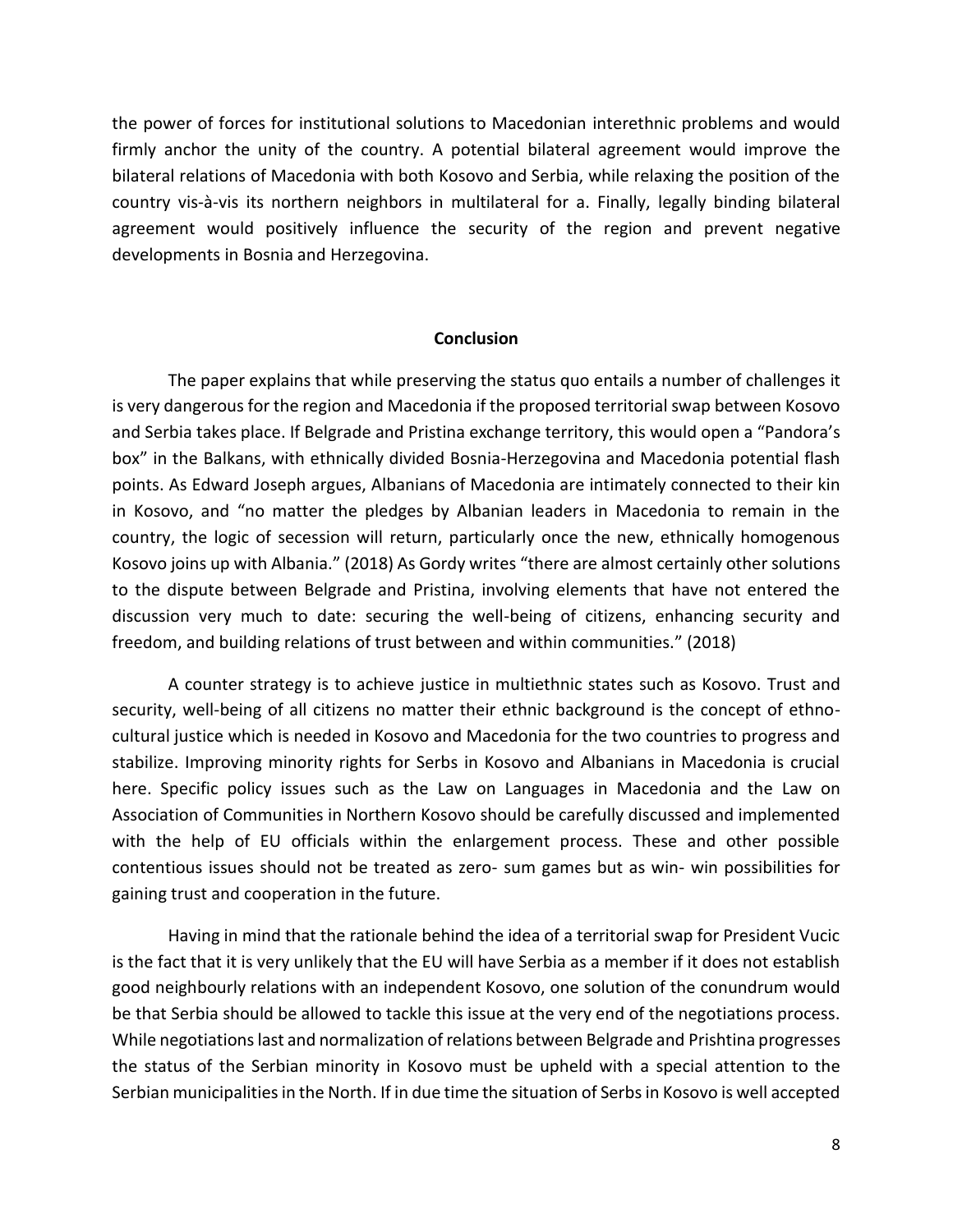by the public in Serbia there might be a window of opportunity that Belgrade recognizes the independence of Prishtina at the time when the country would be acceding to the EU. If and when Serbia accedes to the EU special controlling mechanism should be put in place in order to secure that Belgrade would not be able to block progress of Kosovo's accession. Therefore, for Macedonia the best case scenario would be that normalization of relations between Prishtina and Belgrade based on legally binding bilateral agreement.

# **References**

Fouere, E., 'The EU's Enlargement Agenda – Credibility at Stake?, CEPS Policy

Brief, No. 324, Centre for European Policy Studies (CEPS), Brussels, 31 October 2014.

Gormley-Heenan, C & MacGinty, R (2008) 'Ethnic Outbidding and Party Modernization: Understanding the Democratic Unionist Party's Electoral Success in the Post-Agreement Environment.' Ethnopolitics Vol. 7, No. 1.

Gunther, Richard and Diamond, Larry 2001. 'Types and Functions of Parties' in Larry Diamond and Richard Gunther (eds), Political Parties and Democracy. Baltimore and London: Johns Hopkins University Press4.

Gurr, Ted Robert. 2000. Peoples Versus States: Minorities at Risk in the New Century, Washington, D.C.: United States Institute of Peace Press.

Huntington, Samuel P. 1991. The Third Wave: Democratization in the Late Twentieth Century. Norman OH: University of Oklahoma Press.

N1 TV, 11<sup>th</sup> August 2018, "Petritsch: Changes of Serbia-Kosovo border not a threat"

New York Times September 13<sup>th</sup>, 2018, "An Offensive Plan for the Balkans That the U.S. Should Get Behind"

Politico, 23rd August, 2018, "A Balkan border change the West should welcome"

Edward Joseph, Foreign Policy, 4<sup>th</sup> September, 2018, "How to Restart War in the Balkans"

Tim Judah, *The Economist*, February 19th 2018, "The difficulties of exchanging territory in the Balkans"